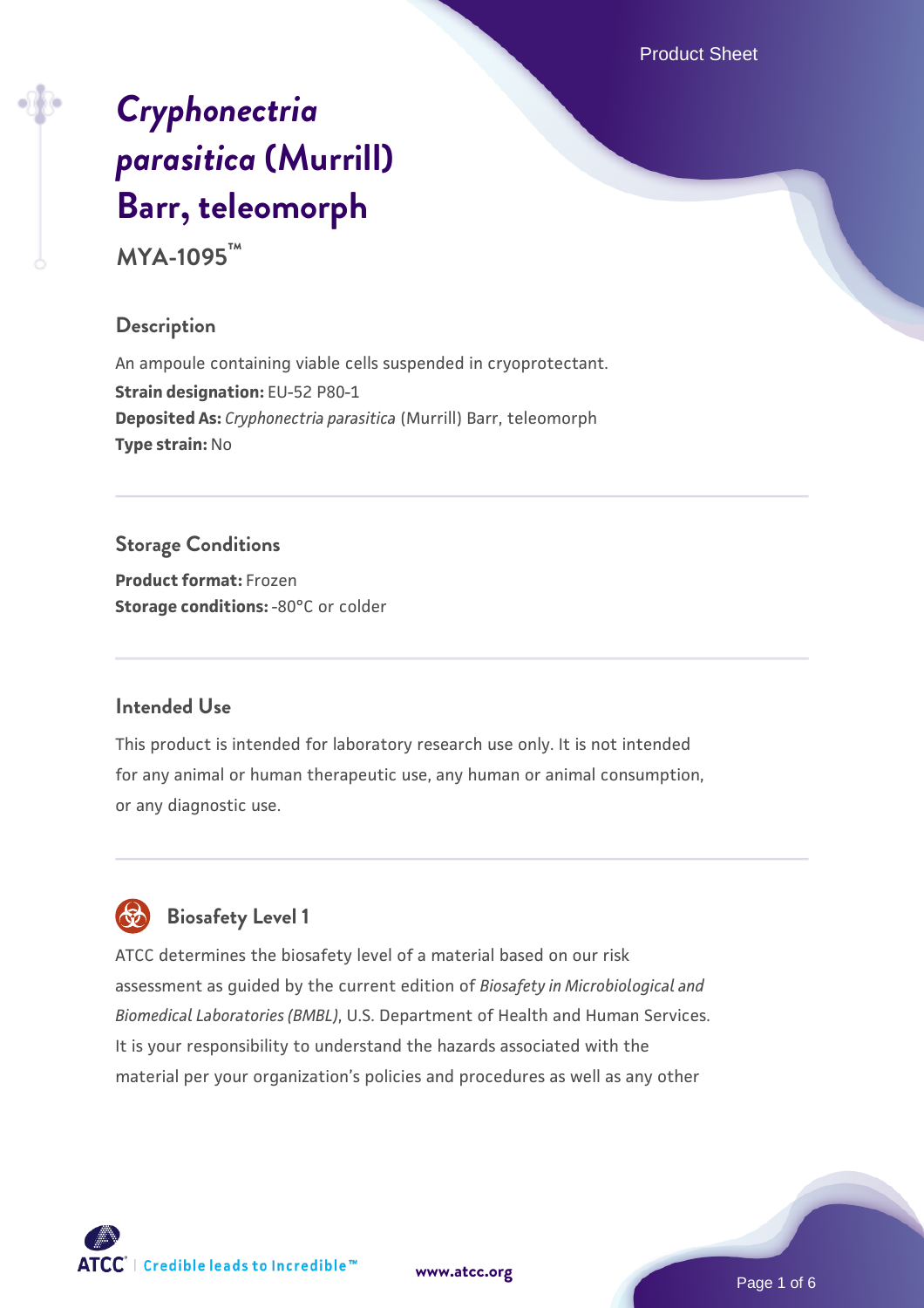applicable regulations as enforced by your local or national agencies.

ATCC highly recommends that appropriate personal protective equipment is always used when handling vials. For cultures that require storage in liquid nitrogen, it is important to note that some vials may leak when submersed in liquid nitrogen and will slowly fill with liquid nitrogen. Upon thawing, the conversion of the liquid nitrogen back to its gas phase may result in the vial exploding or blowing off its cap with dangerous force creating flying debris. Unless necessary, ATCC recommends that these cultures be stored in the vapor phase of liquid nitrogen rather than submersed in liquid nitrogen.

#### **Certificate of Analysis**

For batch-specific test results, refer to the applicable certificate of analysis that can be found at www.atcc.org.

## **Growth Conditions**

**Medium:**  [ATCC Medium 336: Potato dextrose agar \(PDA\)](https://www.atcc.org/-/media/product-assets/documents/microbial-media-formulations/3/3/6/atcc-medium-336.pdf?rev=d9160ad44d934cd8b65175461abbf3b9) **Temperature:** 24°C

#### **Handling Procedures**

**Frozen ampoules** packed in dry ice should either be thawed immediately or stored in liquid nitrogen. If liquid nitrogen storage facilities are not available, frozen ampoules may be stored at or below -70°C for approximately one week. **Do not under any circumstance store frozen ampoules at refrigerator**



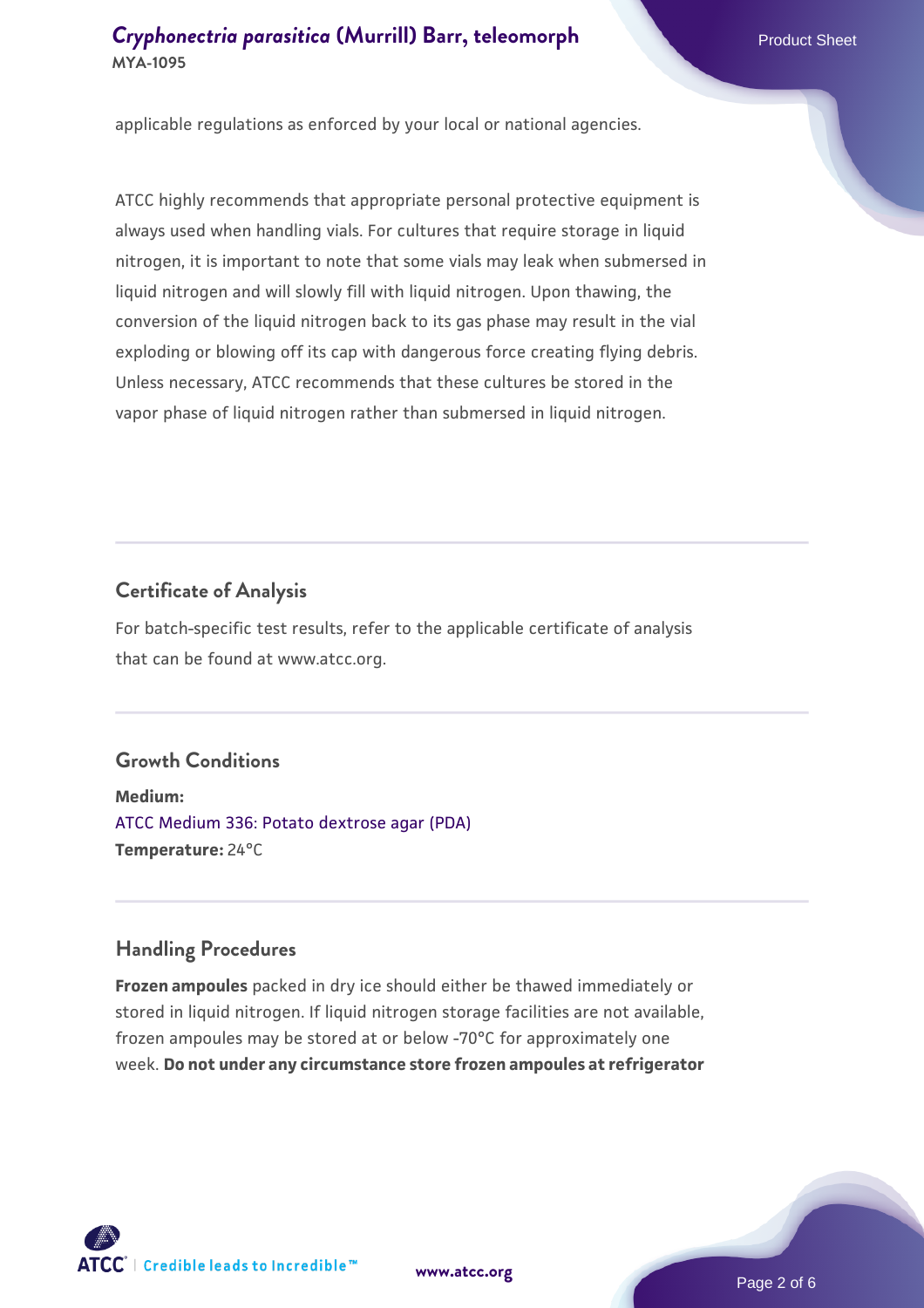**freezer temperatures (generally -20°C)**. Storage of frozen material at this temperature will result in the death of the culture.

- 1. To thaw a frozen ampoule, place in a **25°C to 30°C** water bath, until just thawed **(approximately 5 minutes)**. Immerse the ampoule just sufficient to cover the frozen material. Do not agitate the ampoule.
- 2. Immediately after thawing, wipe down ampoule with 70% ethanol and aseptically transfer at least 50 µL (or 2-3 agar cubes) of the content onto a plate or broth with medium recommended.
- 3. Incubate the inoculum/strain at the temperature and conditions recommended.
- 4. Inspect for growth of the inoculum/strain regularly for up to 4 weeks. The time necessary for significant growth will vary from strain to strain.

#### **Notes**

Additional information on this culture is available on the ATCC web site at [www.atcc.org.](http://www.atcc.org/)

## **Material Citation**

If use of this material results in a scientific publication, please cite the material in the following manner: *Cryphonectria parasitica* (Murrill) Barr, teleomorph (ATCC MYA-1095)

#### **References**

References and other information relating to this material are available at www.atcc.org.

#### **Warranty**



Page 3 of 6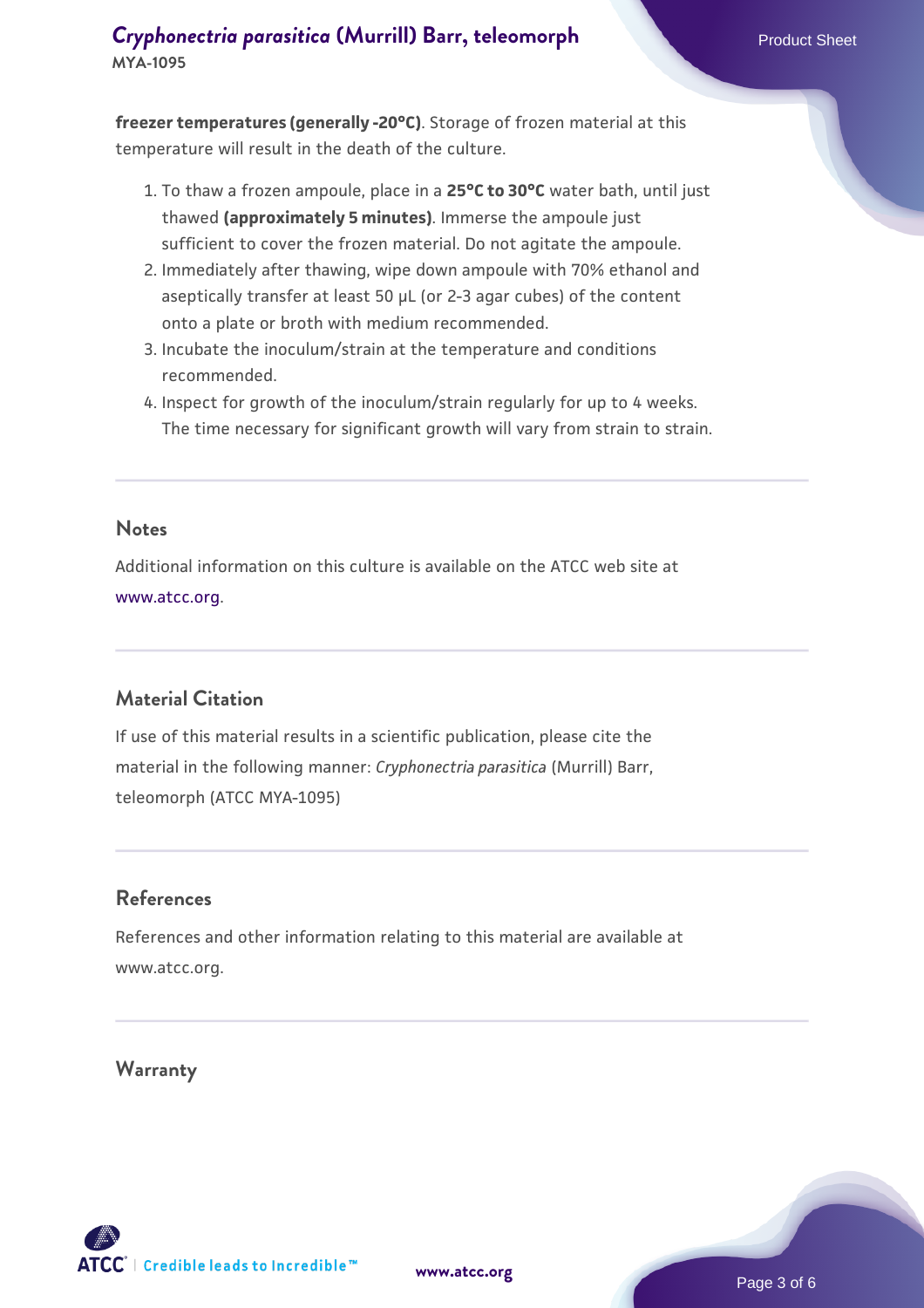The product is provided 'AS IS' and the viability of ATCC® products is warranted for 30 days from the date of shipment, provided that the customer has stored and handled the product according to the information included on the product information sheet, website, and Certificate of Analysis. For living cultures, ATCC lists the media formulation and reagents that have been found to be effective for the product. While other unspecified media and reagents may also produce satisfactory results, a change in the ATCC and/or depositor-recommended protocols may affect the recovery, growth, and/or function of the product. If an alternative medium formulation or reagent is used, the ATCC warranty for viability is no longer valid. Except as expressly set forth herein, no other warranties of any kind are provided, express or implied, including, but not limited to, any implied warranties of merchantability, fitness for a particular purpose, manufacture according to cGMP standards, typicality, safety, accuracy, and/or noninfringement.

#### **Disclaimers**

This product is intended for laboratory research use only. It is not intended for any animal or human therapeutic use, any human or animal consumption, or any diagnostic use. Any proposed commercial use is prohibited without a license from ATCC.

While ATCC uses reasonable efforts to include accurate and up-to-date information on this product sheet, ATCC makes no warranties or representations as to its accuracy. Citations from scientific literature and patents are provided for informational purposes only. ATCC does not warrant that such information has been confirmed to be accurate or complete and the customer bears the sole responsibility of confirming the accuracy and completeness of any such information.

This product is sent on the condition that the customer is responsible for and assumes all risk and responsibility in connection with the receipt, handling, storage, disposal, and use of the ATCC product including without limitation



**[www.atcc.org](http://www.atcc.org)**

Page 4 of 6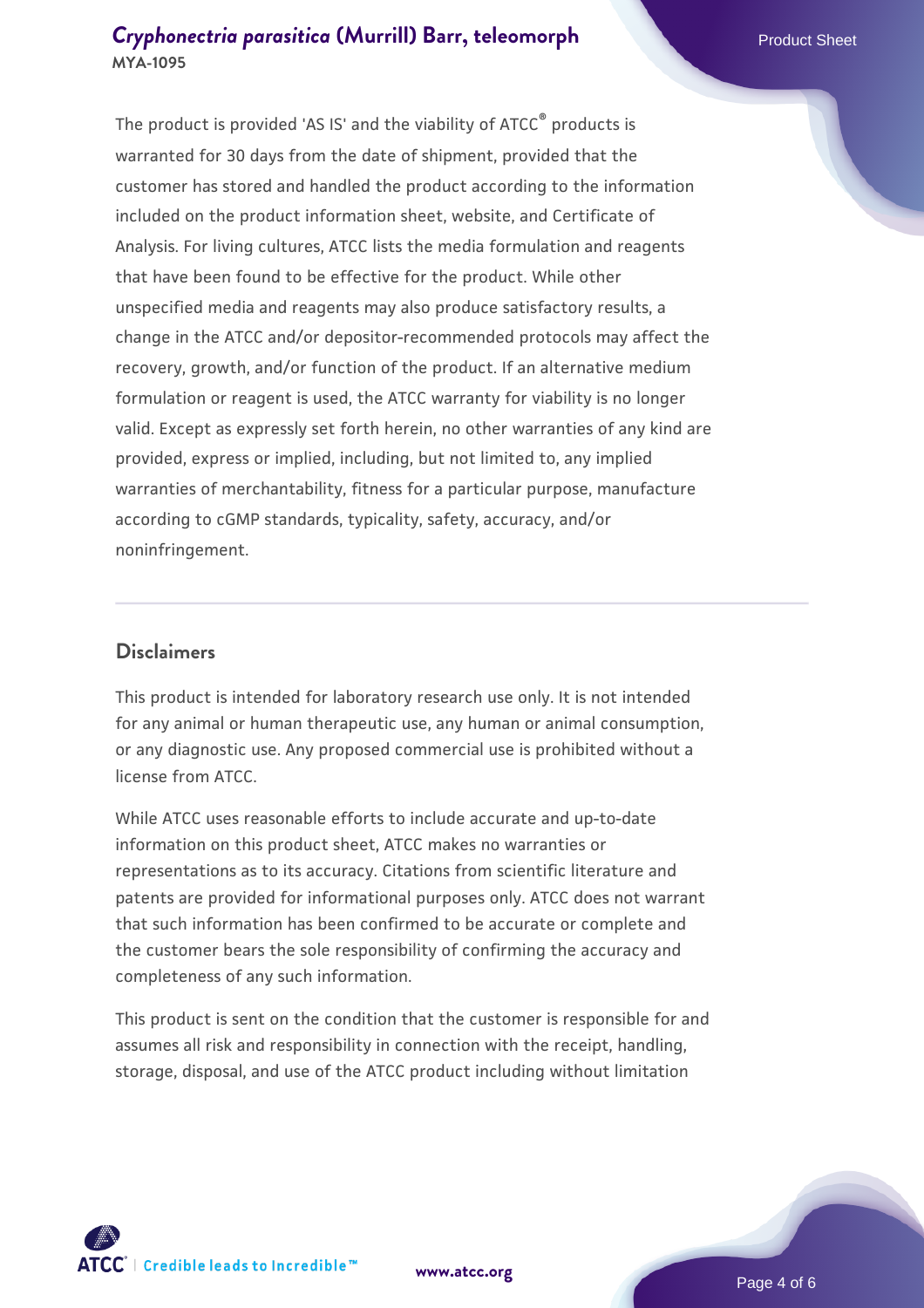taking all appropriate safety and handling precautions to minimize health or environmental risk. As a condition of receiving the material, the customer agrees that any activity undertaken with the ATCC product and any progeny or modifications will be conducted in compliance with all applicable laws, regulations, and guidelines. This product is provided 'AS IS' with no representations or warranties whatsoever except as expressly set forth herein and in no event shall ATCC, its parents, subsidiaries, directors, officers, agents, employees, assigns, successors, and affiliates be liable for indirect, special, incidental, or consequential damages of any kind in connection with or arising out of the customer's use of the product. While reasonable effort is made to ensure authenticity and reliability of materials on deposit, ATCC is not liable for damages arising from the misidentification or misrepresentation of such materials.

Please see the material transfer agreement (MTA) for further details regarding the use of this product. The MTA is available at www.atcc.org.

#### **Copyright and Trademark Information**

© ATCC 2021. All rights reserved.

ATCC is a registered trademark of the American Type Culture Collection.

#### **Revision**

This information on this document was last updated on 2021-05-20

#### **Contact Information**

ATCC 10801 University Boulevard Manassas, VA 20110-2209 USA